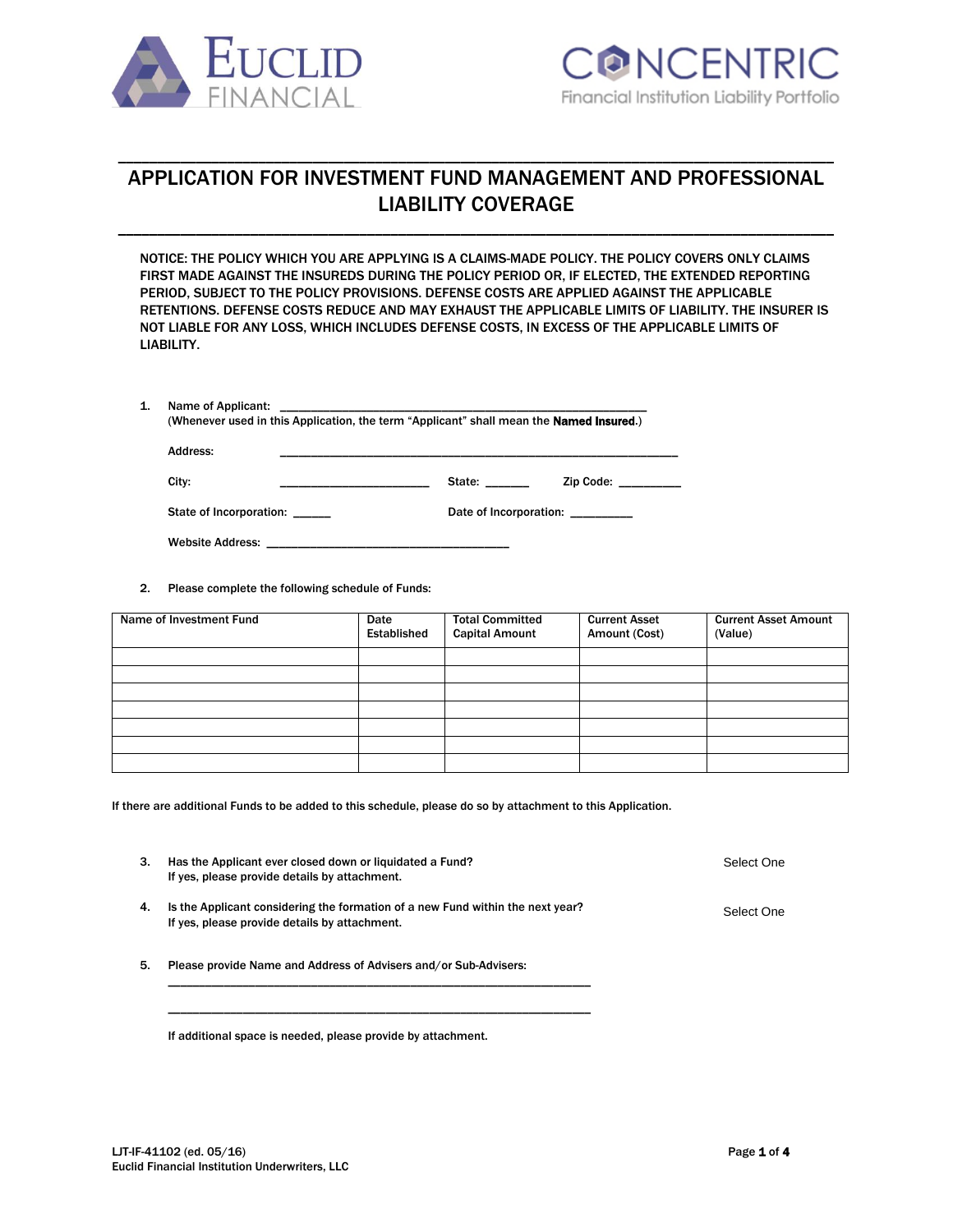



| 6.  | Is there an affiliated distributor/underwriter of the Funds scheduled above?                                                           | Select One                        |                         |                          |  |
|-----|----------------------------------------------------------------------------------------------------------------------------------------|-----------------------------------|-------------------------|--------------------------|--|
|     | If yes, please provide name and address: ____________                                                                                  |                                   |                         |                          |  |
| 7.  | Have there been any changes or modifications in the investment restrictions or limitations of any Fund during the past two             |                                   |                         |                          |  |
|     | years?<br>If yes, please provide details by attachment.                                                                                |                                   |                         | Select One               |  |
| 8.  | Have there been any material changes in the administrative operations or investment policies of any Fund during the past two<br>years? |                                   |                         |                          |  |
|     | If yes, please provide details by attachment.                                                                                          |                                   |                         |                          |  |
| 9.  | Has any Fund managed by the Applicant ever suspended redemptions?<br>If yes, please provide details by attachment.                     |                                   |                         | Select One               |  |
|     | 10. Is the Applicant or any owner of the Applicant affiliated with a broker dealer?<br>If yes, please provide details by attachment.   |                                   |                         |                          |  |
| 11. | Has any representative of the Applicant ever served on the board of directors or served as an officer of any Portfolio                 |                                   |                         |                          |  |
|     | Company?<br>If yes, please complete the schedule of Portfolio Companies below:                                                         | Select One                        |                         |                          |  |
|     | Name of Portfolio Company                                                                                                              | <b>Applicant's Representative</b> | <b>Dates of Service</b> | <b>Public or Private</b> |  |
|     |                                                                                                                                        |                                   |                         |                          |  |

12. Please provide the following information on insurance currently maintained by the Applicant:

| Coverage                                         | <b>Insurer</b> | Limit | Retention | Premium | <b>Policy Period</b> |
|--------------------------------------------------|----------------|-------|-----------|---------|----------------------|
| <b>Investment Fund</b><br><b>D&amp;O/E&amp;O</b> |                |       |           |         |                      |

#### LOSS/CLAIMS HISTORY

1. Has any person(s) or entity(ies) proposed for this insurance been a party to any civil, criminal, disciplinary action or administrative proceeding alleging or investigating a violation of any federal or state security law or regulation?

If "Yes" please attach complete details.

2. Have any claims such as would fall within the scope of the proposed insurance been made against any person(s) or entity(ies) proposed for this insurance?

If "Yes", please attach complete details.

## PRIOR KNOWLEDGE

Euclid Financial Institution Underwriters, LLC

3. Does the Applicant or any individual or entity proposed for coverage have any knowledge of or information about any actual or alleged act, error, omission, fact or circumstance which may give rise to a claim that may fall within the scope of the proposed  $\blacksquare$ insurance?  $\blacksquare$ 

If "Yes", please attach complete details.

WITHOUT PREJUDICE TO ANY OTHER RIGHTS OR REMEDIES OF THE INSURER, IT IS UNDERSTOOD AND AGREED THAT IF SUCH KNOWLEDGE OR INFORMATION EXISTS, ANY CLAIM ARISING THEREFROM IS EXCLUDED FROM THIS PROPOSED INSURANCE.

Select One

Select One

Select One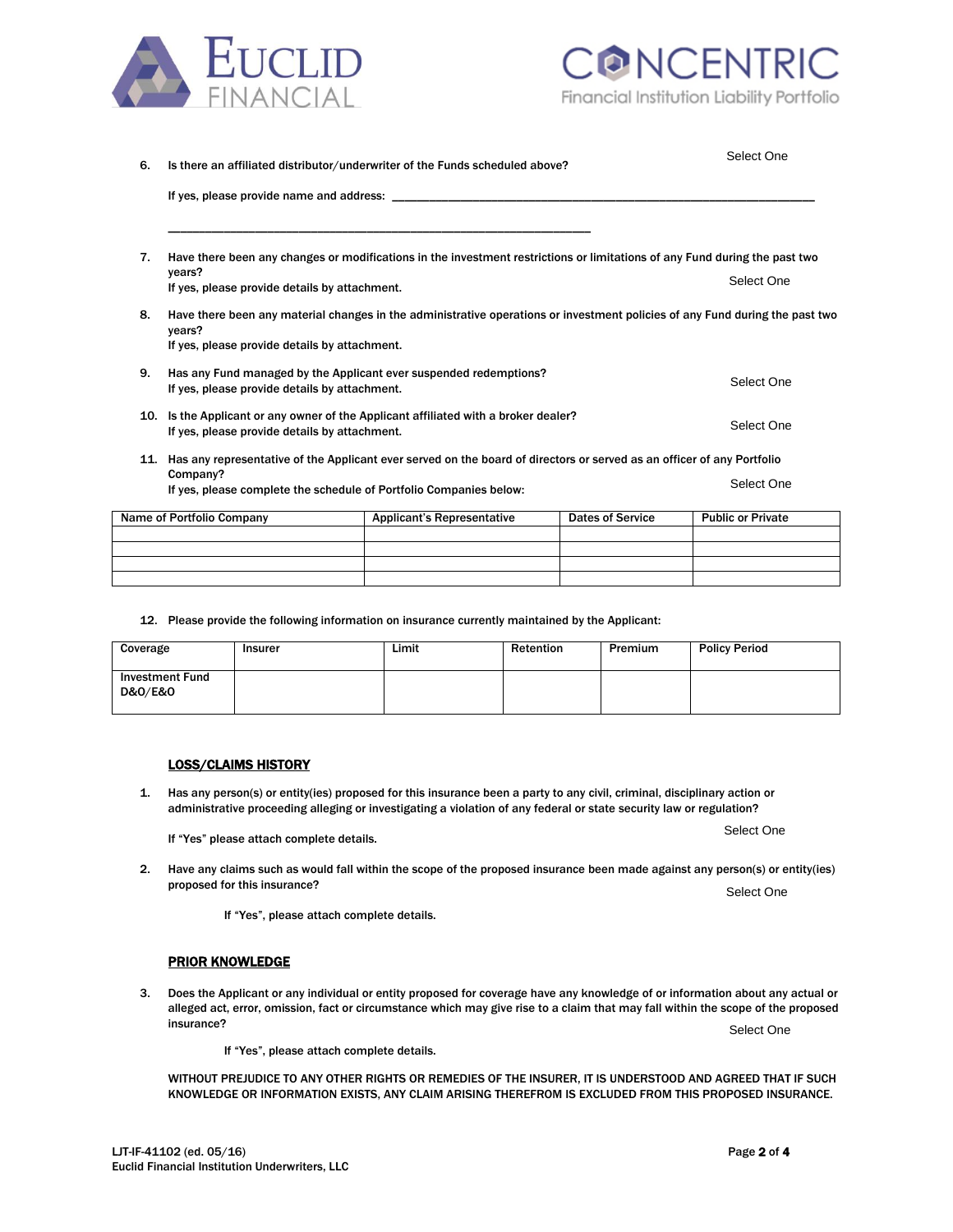



#### ADDITIONAL INFORMATION

As part of this Application, please submit the following documents with respect to the Application:

- a. Most recent private placement memorandum for each Fund
- b. Most recent annual and quarterly report for each Fund
- c. Latest version of the partnership agreement for each Fund
- d. Due diligence questionnaire
- e. Summary and status of any litigation filed within the last twelve months against any person(s) or entity(ies) proposed for this insurance (including any litigation that has been resolved).

#### NOTICE:

ANY PERSON WHO KNOWINGLY AND WITH INTENT TO DEFRAUD ANY INSURANCE COMPANY OR ANOTHER PERSON, FILES AN APPLICATION FOR INSURANCE CONTAINING ANY MATERIALLY FALSE INFORMATION OR CONCEALS FOR THE PURPOSE OF MISLEADING, INFORMATION CONCERNING ANY FACT MATERIAL THERETO, MAY BE GUILTY OF COMMITTING A FRAUDULENT INSURANCE ACT, WHICH IS A CRIME AND SUBJECTS THE PERSON TO CRIMINAL AND CIVIL PENALTIES.

#### APPLICANT FRAUD WARNINGS

ALABAMA, ARKANSAS, LOUISIANA, MARYLAND, NEW JERSEY, NEW MEXICO and VIRGINIA: Any person who knowingly presents a false or fraudulent claim for payment of a loss or benefit or knowingly presents false information in an Application for insurance is guilty of a crime. In Alabama, Arkansas, Louisiana and Maryland, that person may be subject to fines, imprisonment or both. In New Mexico, that person may be subject to civil fines and criminal penalties. In Virginia, penalties may include imprisonment, fines and denial of insurance benefits.

COLORADO: It is unlawful to knowingly provide false, incomplete or misleading facts or information to an insurance company for the purpose of defrauding or attempting to defraud the company. Penalties may include imprisonment, fines, denial of insurance and civil damages. Any insurance company or agent of an insurance company who knowingly provides false, incomplete, or misleading facts or information to a policyholder or claimant for the purpose of defrauding or attempting to defraud the policyholder or claimant with regard to a settlement or award payable from insurance proceeds shall be reported to the Colorado Division of Insurance within the Department of Regulatory Agencies.

DISTRICT OF COLUMBIA, KENTUCKY and PENNSYLVANIA: Any person who knowingly and with intent to defraud any insurance company or other person files an Application for insurance or statement of claim containing materially false information or conceals for the purpose of misleading, information concerning any fact material thereto, commits a fraudulent insurance act, which is a crime. In District of Columbia, penalties include imprisonment and/or fines. In addition, the Insurer may deny insurance benefits if the Applicant provides false information materially related to a claim. In Pennsylvania, the person may also be subject to criminal and civil penalties.

FLORIDA and OKLAHOMA: Any person who knowingly and with intent to injure, defraud or deceive the Insurer, files a statement of claim or an Application containing any false, incomplete or misleading information is guilty of a felony. In Florida it is a felony to the third degree.

KANSAS: An act committed by any person who, knowingly and with intent to defraud, presents, causes to be presented or prepares with knowledge or belief that it will be presented to or by an Insurer, purported Insurer, broker or any agent thereof, any written statement as part of, or in support of, an application for the issuance of, or the rating of an insurance policy for personal or commercial insurance, or a claim for payment or other benefit pursuant to an insurance policy for personal or commercial insurance which such person knows to contain materially false information concerning any fact material thereto; or conceals, for the purpose of misleading, information concerning any fact material thereto is considered a crime.

MAINE: It is a crime to knowingly provide false, incomplete or misleading information to an insurance company for the purpose of defrauding the company. Penalties may include imprisonment, fines or denial of insurance benefits.

OHIO: Any person who, with intent to defraud or knowing that he is facilitating a fraud against the Insurer, submits an Application or files a claim containing a false or deceptive statement is guilty of insurance fraud.